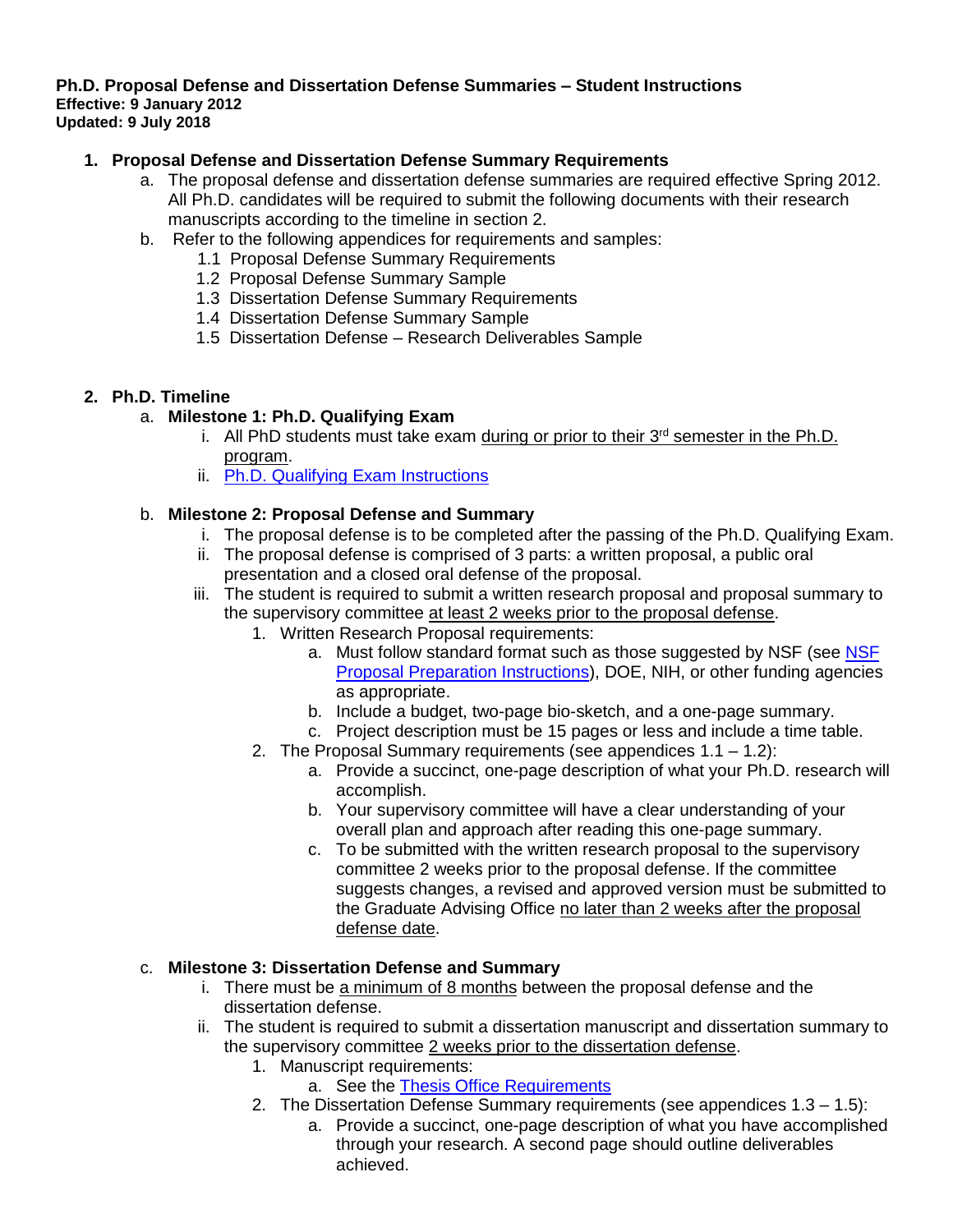- b. Your supervisory committee will have a clear understanding of the contributions you have made.
- c. To be submitted with the manuscript to the supervisory committee 2 weeks prior to the dissertation defense.
- iii. The student must submit at least one paper (manuscript) to a committee-approved, peer-reviewed journal by the time of the defense.

# d. **Milestone 4: Manuscript Corrections**

- i. After completion of the dissertation defense, the student must complete any content recommendations by the supervisory committee.
- ii. Once content is in order, the student must collect original signatures of all committee members on two copies of the [Reading Approval Sheets.](http://gradschool.utah.edu/thesis/wp-content/uploads/2013/04/PhD-Signature-Sheets.doc) Students then submit approval sheet and one hard copy of the manuscript to the Department Chair for approval.
- iii. Student must work with Thesis Editor to correct format of the manuscript.
- iv. Dissertation must be approved by Thesis Editor within one semester of the defense at most.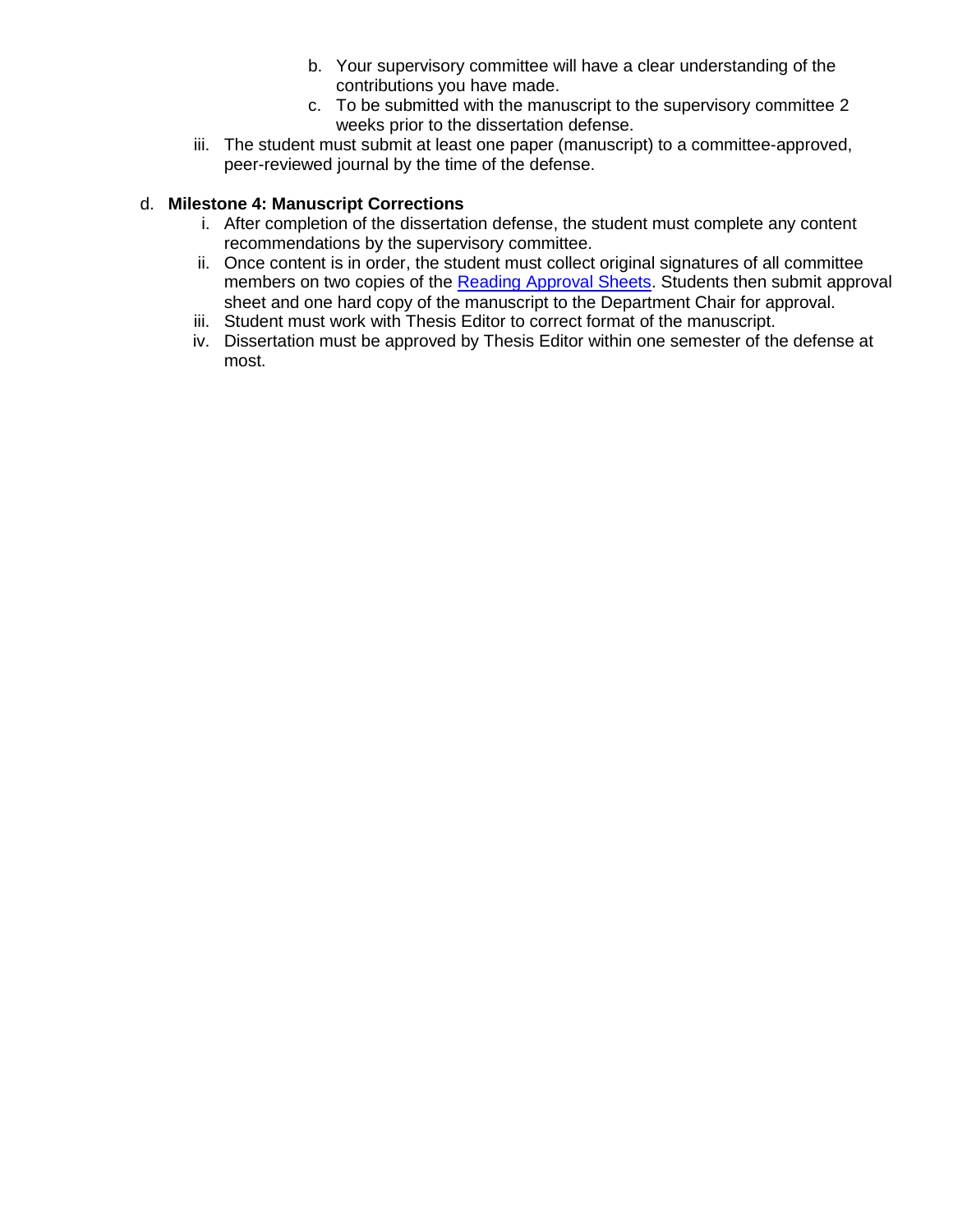# **Appendix 1.1: Proposal Defense Summary Requirements**

**Title** 

#### Student Name

The purpose of this document is to provide a succinct, one-page description of what your Ph.D. research will accomplish. Your committee, regardless of their background, should have a clear understanding of your overall plan and approach after reading this page. It is similar to summaries written for proposals submitted to NSF (Project Summary), NIH (Specific Aims), and other agencies. Use a standard font type and size (not less than 11 pt), with margins of no less than 0.5 inches, and include no figures. In the first paragraph, provide a descriptive, succinct statement of the problem or application your research will address. This should include the background material necessary to frame your problem in a general context so that readers who are not experts in the field can see how this work will be a significant contribution. Once the problem has been defined, state your overall hypothesis or objective and give a brief overview of your approach to addressing the problem. This approach should take the form of approximately three sub-objectives or specific aims, each of which you might anticipate becoming a published manuscript as the work progresses. You will provide more detailed descriptions of each of these aims in the following paragraphs. It is recommended that your summary utilize the format shown in this document and sample 1.2.

**Objective 1: Statement of first objective.** *If appropriate, statement of hypothesis / research question that the objective will test / answer*. In this paragraph, provide a brief description of your first sub-objective or specific aim. You may need to provide a little more background for each objective, including any progress you've been able to make to-date, but the focus should be on methodology and the logic your approach will apply to address the question. Clearly describe the approach you plan to follow. It is likely that facets of the approach will change as you continue your work, but the current plan should be logical and complete.

**Objective 2: Statement of second objective**. *Hypothesis / question*. Description of approach for Objective 2. **Objective 3: Statement of third objective**. *Hypothesis / question*. Description of approach for Objective 3. **…**

In a final paragraph, summarize the "intellectual merit" and "broader impacts" (see NSF definitions) of your proposed work. It may also be useful to briefly describe how each of the objectives or aims will work together to address the stated problem.

Following the proposal presentation and discussion, it may be necessary to adjust the Proposal Summary to reflect expectations agreed upon by the student and committee members. The final version should be signed by each member of the committee and filed with the Graduate Advisor.

Advisor (dated)

Member 2 Member 3 Member 4 Member 5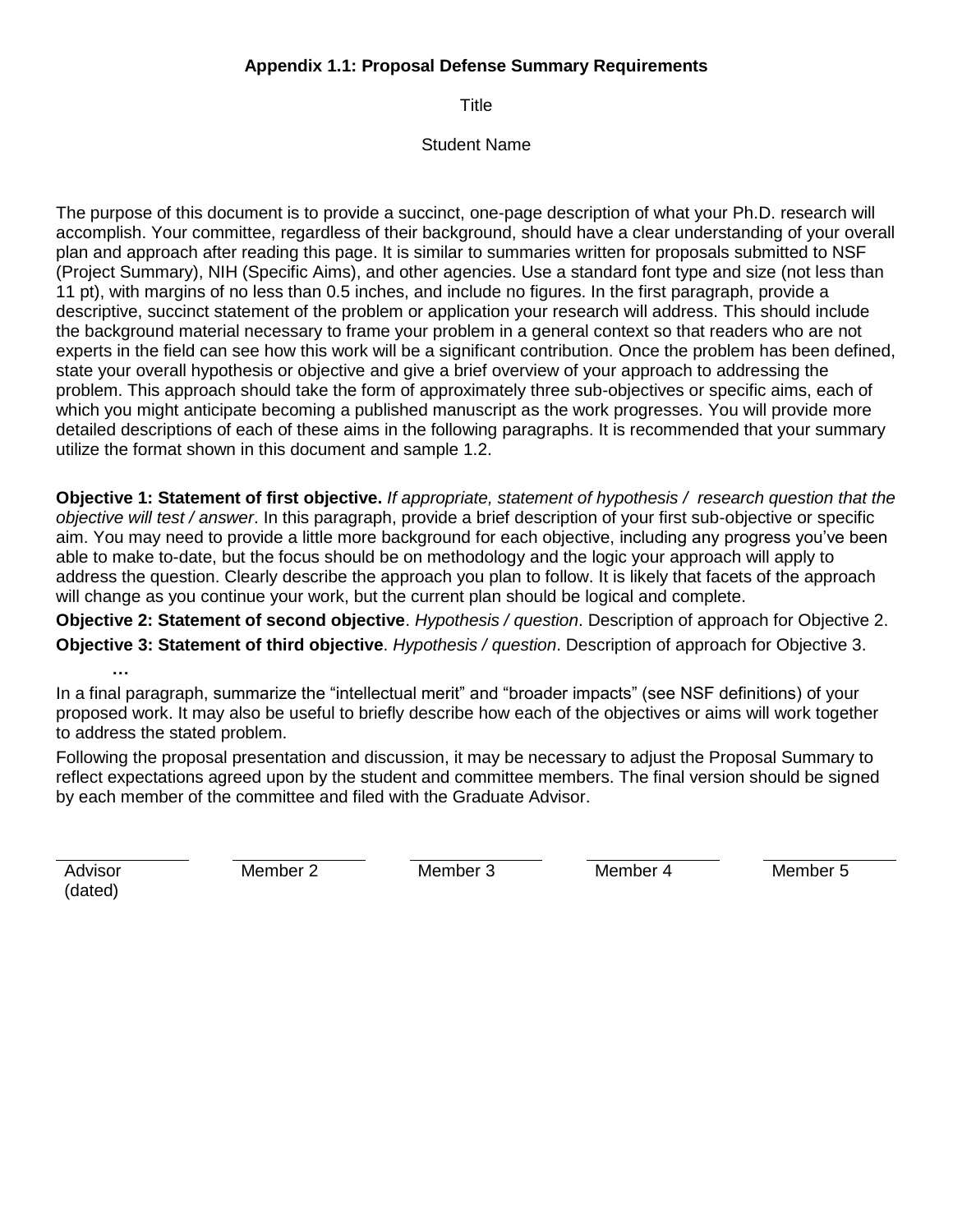

# **Proposal Defense Summary: A New Approach for Head Protection in Sports**

Jane A. Student

Traumatic brain injury (TBI) is a devastating health problem worldwide. Many of these injuries occur during sporting events such as American football. In many cases, helmets are effective at reducing impact severity by limiting skull deformation and reducing peak acceleration (by lengthening impact duration). Unfortunately, most impacts also include angular acceleration components that, even with helmet use, exceed the tolerance level of underlying brain tissue. Recent work in our laboratory has demonstrated that interactions between magnetic fields may be used to limit motion between two bodies, with specific capability for limiting impact forces. The overall objective of this project is to develop and implement a new head protection system for American football that relies on this magnetic field technology. This objective will be accomplished through the three specific aims outlined below.

**Aim 1: Develop a helmet liner that effectively reduces impact forces between two helmets.** *We hypothesize that the advanced material we've developed will reduce helmet impact forces by 50% compared to helmet impacts without the liner.* Work in our lab has shown that … In order to further this work, we will alter the computational model to predict the outcome of experiments to be conducted using a drop tower. Two helmets will …

**Aim 2: …**

**Aim 3: …**

Accomplishment of this work will advance understanding of system control through magnetic field interactions … This work will vastly improve the safety of American football, particularly with respect to head and neck injuries. Using this new technology, …

Advisor (dated)

Member Member Member Member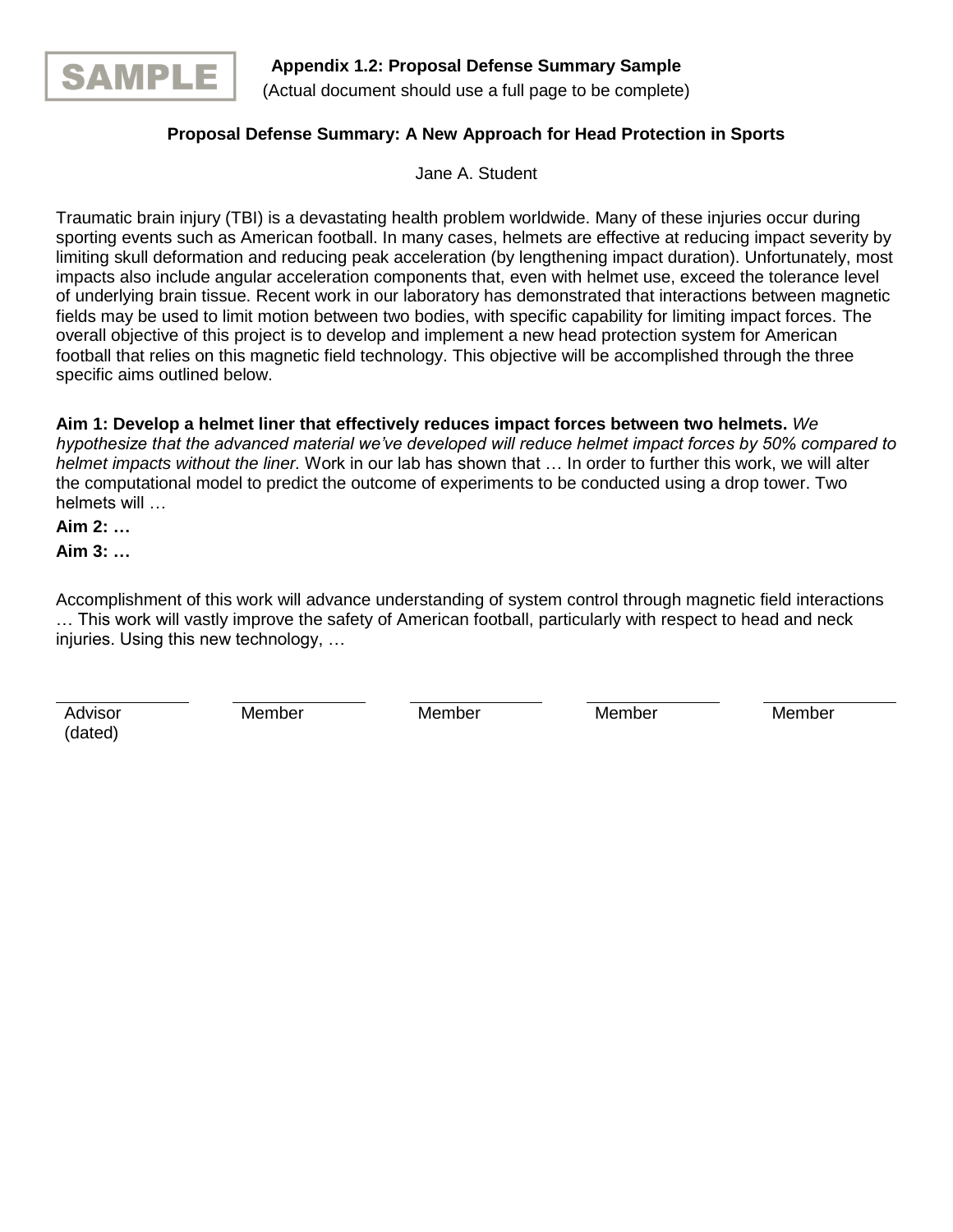# **Appendix 1.3: Dissertation Defense Summary Requirements**

The purpose of this document is to provide a succinct, one-page description of what you have accomplished through your research. From this document, your committee should have a clear understanding of the contributions you have made. As in the Proposal Summary, provide a clear statement of the problem you will address, along with your overall objective or hypothesis. It may be appropriate to use the exact text of the Proposal Summary; it should, at least, look similar in format. This introductory paragraph should be followed by descriptions of what was accomplished with respect to each of the specific objectives. You should also note the status of any manuscripts or publications associated with each. The final paragraph should, as in the Proposal Summary, describe the contributions and intellectual merit of your overall work. The overall document will likely be very similar to what was included in the Proposal Summary, except that the focus is on what you have accomplished rather than on what you plan to accomplish.

Along with the summary, a separate page should be attached specifically listing research deliverables resulting from your work, including publications, abstracts, presentations, patents, etc. Include any pending deliverables, along with their status.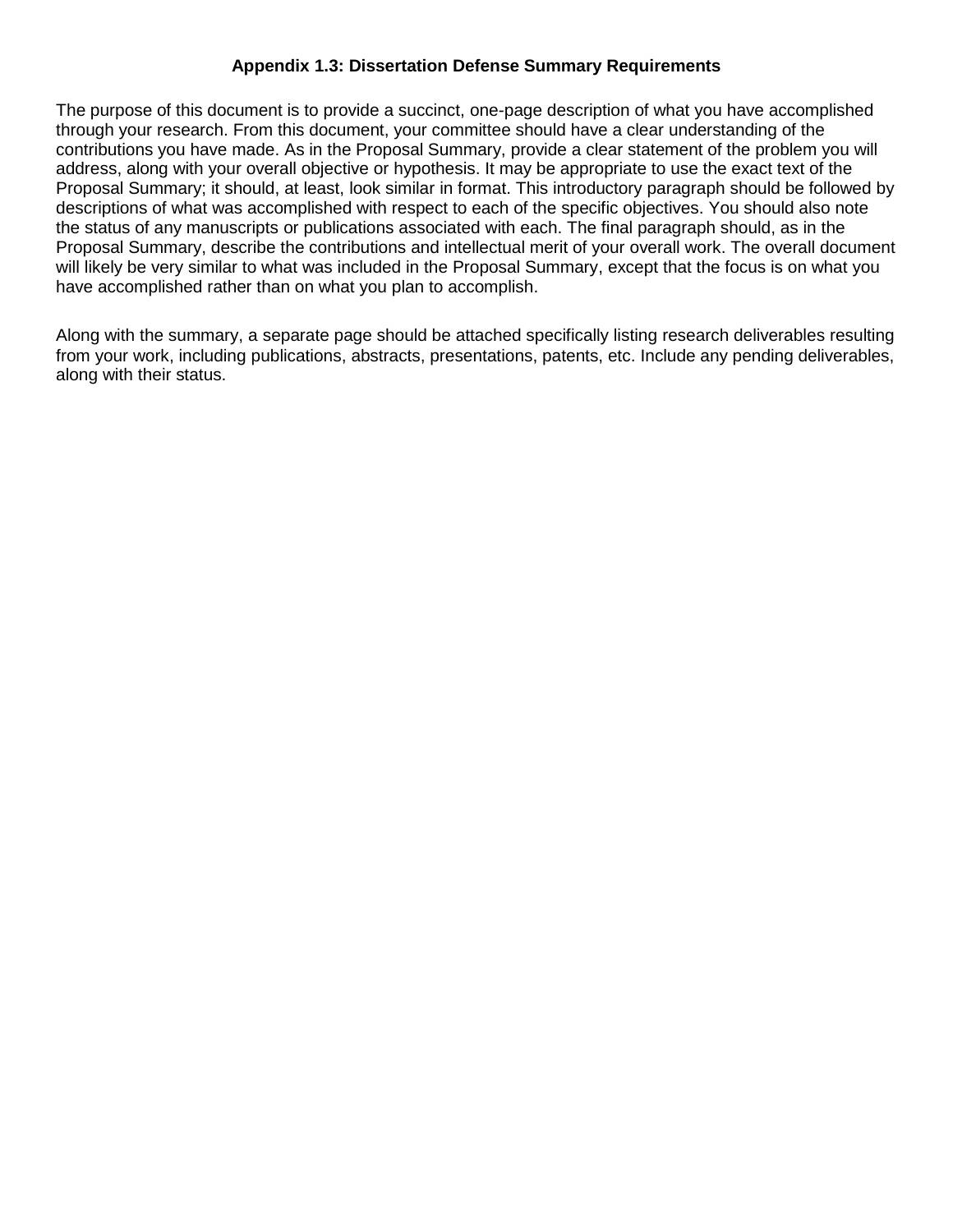

**Appendix 1.4: Dissertation Defense Summary Sample** (Actual document should use a full page to be complete)

# **Dissertation Defense Summary: A New Approach for Head Protection in Sports**

Jane A. Student

Traumatic brain injury (TBI) is a devastating health problem worldwide. Many of these injuries occur during sporting events such as American football. In many cases, helmets are effective at reducing impact severity by limiting skull deformation and reducing peak acceleration (by lengthening impact duration). Unfortunately, most impacts also include angular acceleration components that, even with helmet use, exceed the tolerance level of underlying brain tissue. Recent work in our laboratory has demonstrated that interactions between magnetic fields may be used to limit motion between two bodies, with specific capability for limiting impact forces. The overall objective of this project is to develop and implement a new head protection system for American football that relies on this magnetic field technology. This objective will be accomplished through the three specific aims outlined below.

**Aim 1: Develop a helmet liner that effectively reduces impact forces between two helmets.** *We hypothesize that the advanced material we've developed will reduce helmet impact forces by 50% compared to helmet impacts without the liner.* Work in our lab has shown that … In order to further this work, we altered the computational model to predict the outcome of experiments conducted using a drop tower. Results showed … This work was published in the *Journal of Amazing Magnetic Stuff* in January of 2012.

**Aim 2: …**

**Aim 3: …**

This work has developed a more sophisticated understanding of the complex interactions between magnetic fields and materials. The improved computational model and developed helmet liner … Findings from this work are already being applied to improve the safety of American football, particularly with respect to head and neck injuries. Using this new technology, …